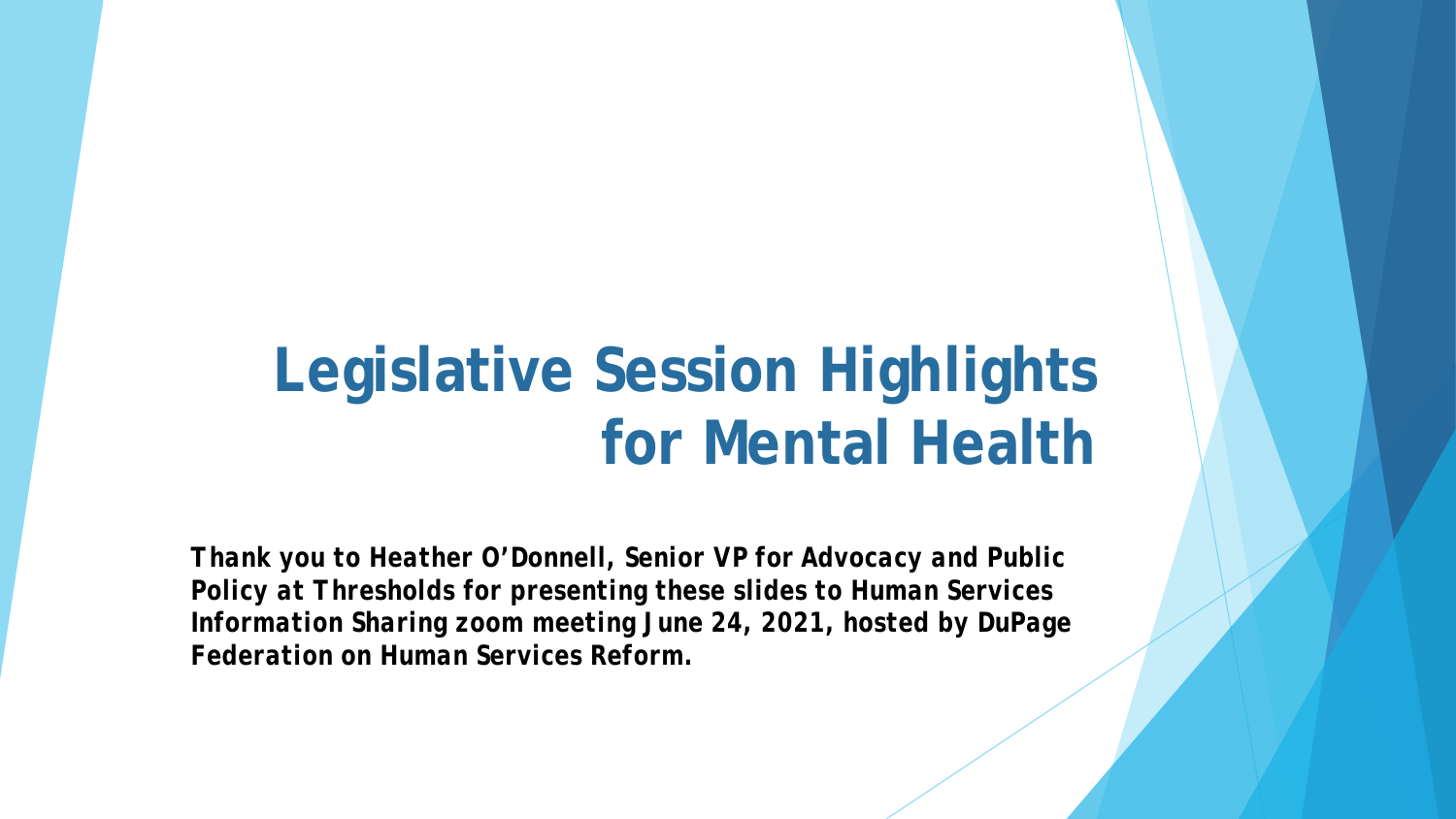#### **Illinois Passed a Balanced Budget**

- The General Assembly passed a balanced \$42.3B state budget by closing several corporate tax loopholes and through an influx of federal funding.
- An estimated \$1.5B of one-time dollars are dedicated to human services.
- Use of American Rescue Plan Act (ARPA) dollars: The budget allocated \$2.5B (about one-third of what Illinois is expected to receive).
- Although Illinois continues to have a structural deficit, there were no tax increases in the state budget.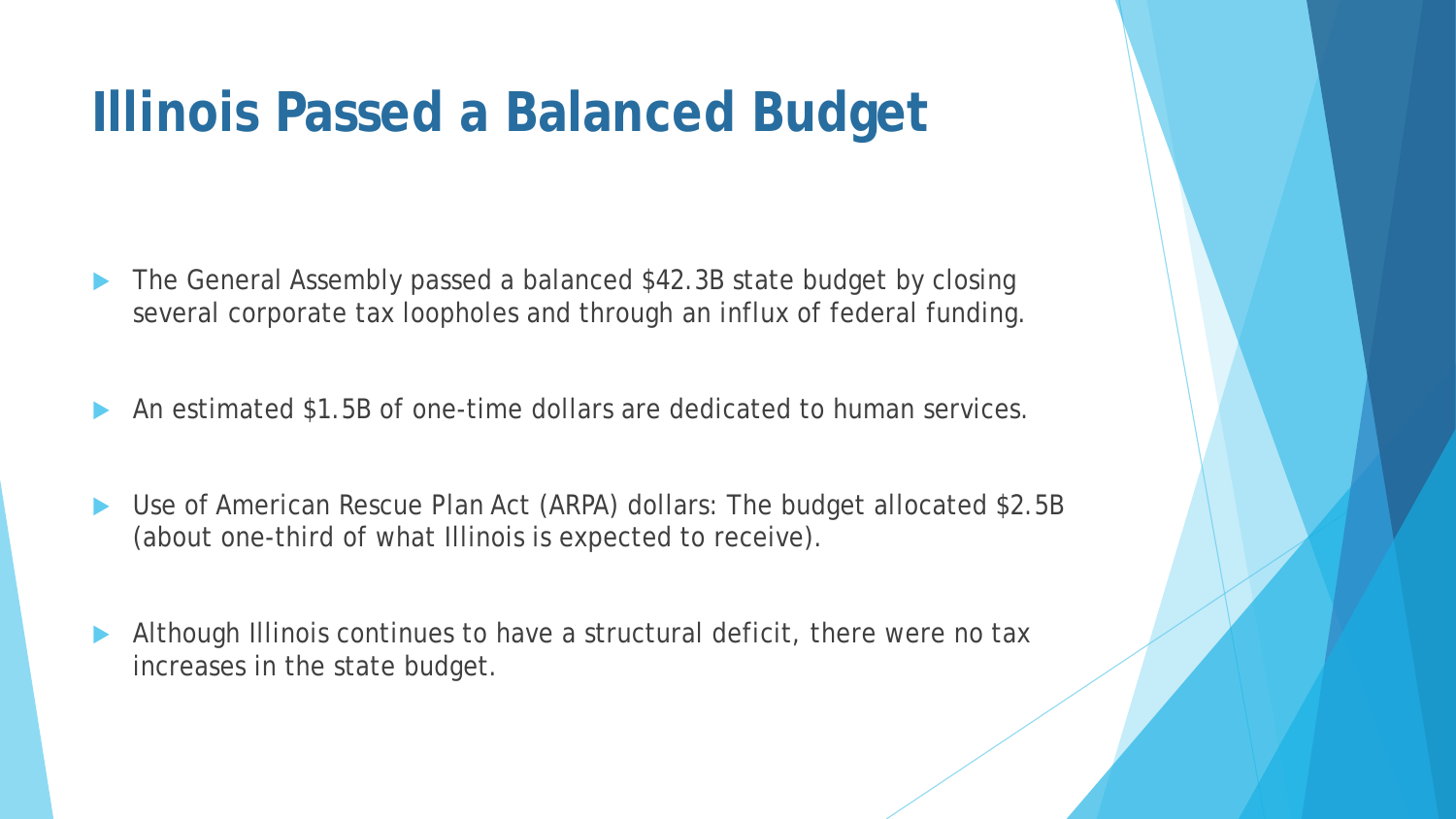## **Black Caucus' Human Services Pillar**

HB158 Highlights:

- Community Health Worker Certification and Reimbursement Act
- Implicit Bias Training for Health Care Professionals Act
- Behavioral Health Workforce Education Center of Illinois Act
- Anti-Racism Commission Act
- Perinatal Doulas and Home Visiting Act
- Health & Human Services Task Force and Study Act
- The Good Samaritan provision for seeking medical assistance for a person who has overdosed (cannot be arrested, charged or prosecuted for a drug crime)
- Childcare training on social and emotional learning, infant and early childhood mental health, and ACEs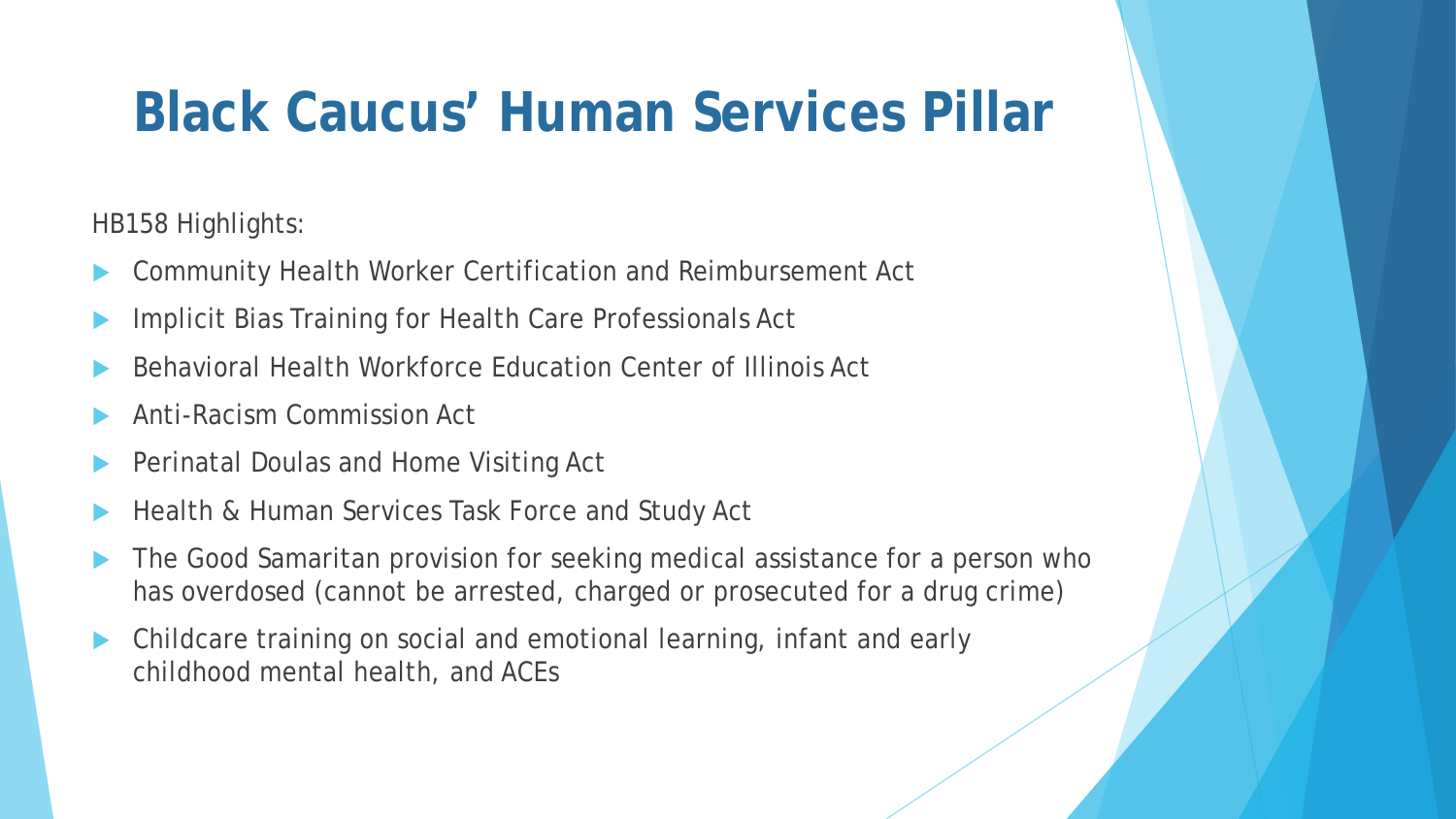### **Mental Health Legislative Successes**

- **HB3308: Telehealth.** Private insurance plans are required to cover telehealth, including mental health and substance use treatment. Reimbursement parity to in-person services. Medicaid was excluded, but HFS has committed to retaining.
- **HB2595: Coverage of Medically Necessary Mental health and Substance Use Care.** Creates standards and definitions for what qualifies for "medically necessary." Insurers cannot arbitrarily set these standards. Insurers will have to submit annual reports to the Illinois Department of Insurance. Goes into effect in 2023.
- **HB449: Establishes the Housing is Recovery Pilot Program.** Appropriation of \$10M. The goal of the program is to stop the cycle of institutionalization and incarceration for people living with a serious mental illness or substance use condition who are experiencing homelessness. Provides rental support by providing eligible individuals a bridge rental subsidy and support services. Individuals are eligible if they have three or more hospitalizations, are incarcerated in jail/prison, or have an overdose within the previous 12 months.
- Medicaid Omnibus. HFS must develop an implementation plan for "Certified Community Behavioral Health Clinics" (CCBHCs).
- **HB2784. Community Emergency Services and Supports Act.** The goal of this legislation is to provide alternatives to a police response to behavioral health crises, and to avoid hospitalization or incarceration when possible. Provides that calls to 911 shall coordinate for the dispatch of mobile crisis response established by DMH/988. Many provisions regarding training of 911 dispatchers, and coordination of a 988 system.
- **HB711 Prior Authorization Reform Act.** Creates specific standards for prior authorization based on national standards.